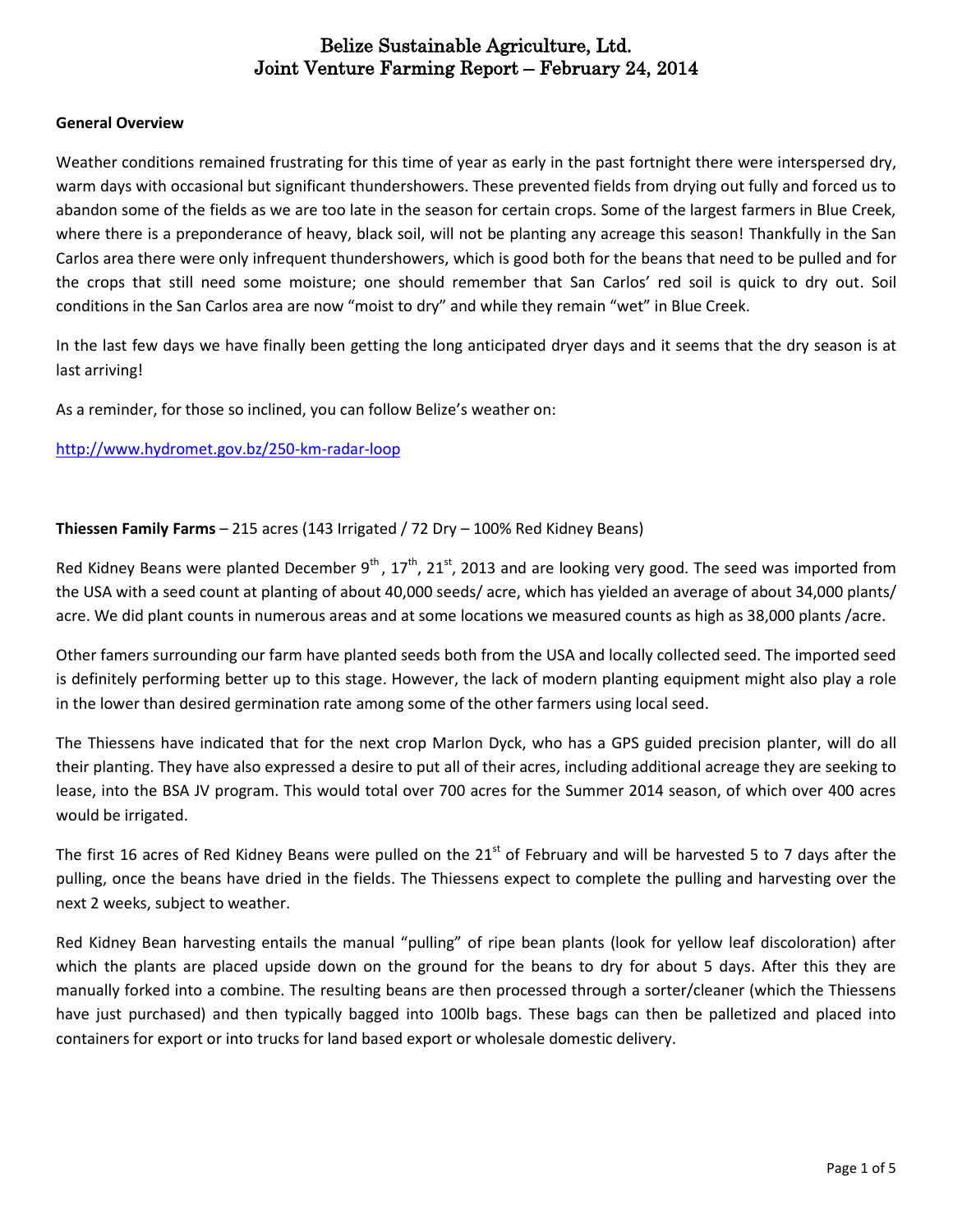

Thiessen RK Beans (Feb 20, 2014) Thiessen RK Beans (Feb 20, 2014)





Thiessen RK Bean Pod count (Feb 7, 2014)

## Yield Data for Thiessen fields

Sampled 10 plants- average 17.5 pods per plant, 3.4 beans per pod, 34,000 plant count, = 2,023,000 beans @ 700 beans per lb = 2,890lbs/acre. We do not have enough confidence in this methodology to forecast such a high yield. However a final yield of 1,500/2,000lbs/acre would be a 50%-75% increase on historic yields and a very positive outcome!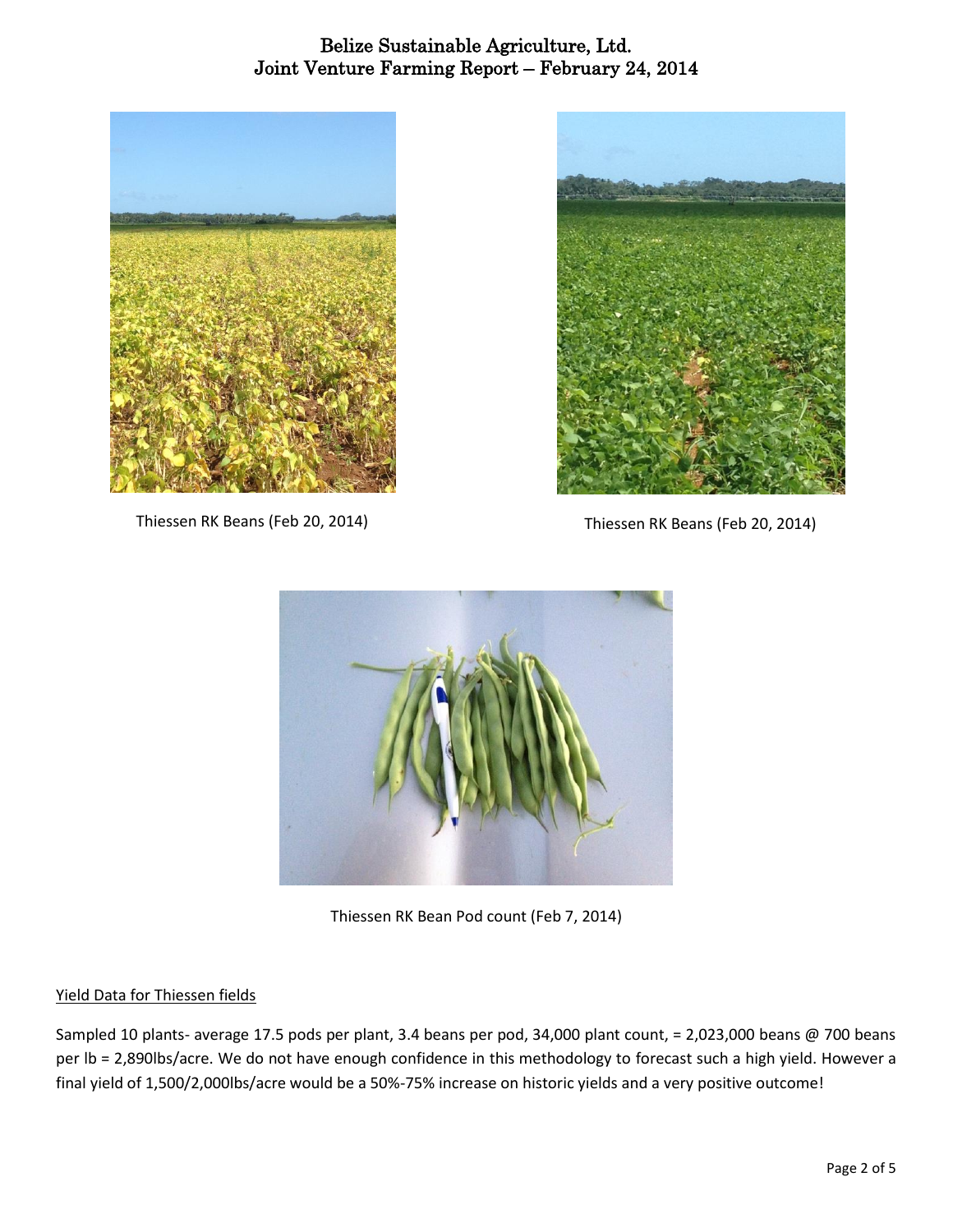**Neufeld Family Farms** – 336 acres total (100 acres Black Eyed Beans- 0 % Irrigated / 236 acres Rice – 100 % irrigated

Jacob Neufeld planted 70 acres of Black Eyed Beans ("BEB") on Feb 18<sup>th</sup> and 30 acres on Feb 21<sup>st</sup> for a total of 100 acres. Due to the heavy and late rains this season, with about half of the fields still being too wet to plant (see pictures below), a decision was made not to plant the remaining 110 acres. By the time these remaining acres might be planted, even assuming the weather would rapidly dry the fields, the resultant harvest date would be in mid-May, when the risk of showers is too great. As a reminder, if BEBs get wet during harvest, they discolor rapidly and lose 75% of their value.



Neufeld BEB Field (Feb 18, 2013)



Neufeld BEB Singulation (Feb 18, 2013)



Neufeld Rice Field (Feb 22, 2013)



Neufeld Rice Field (Feb 22, 2013)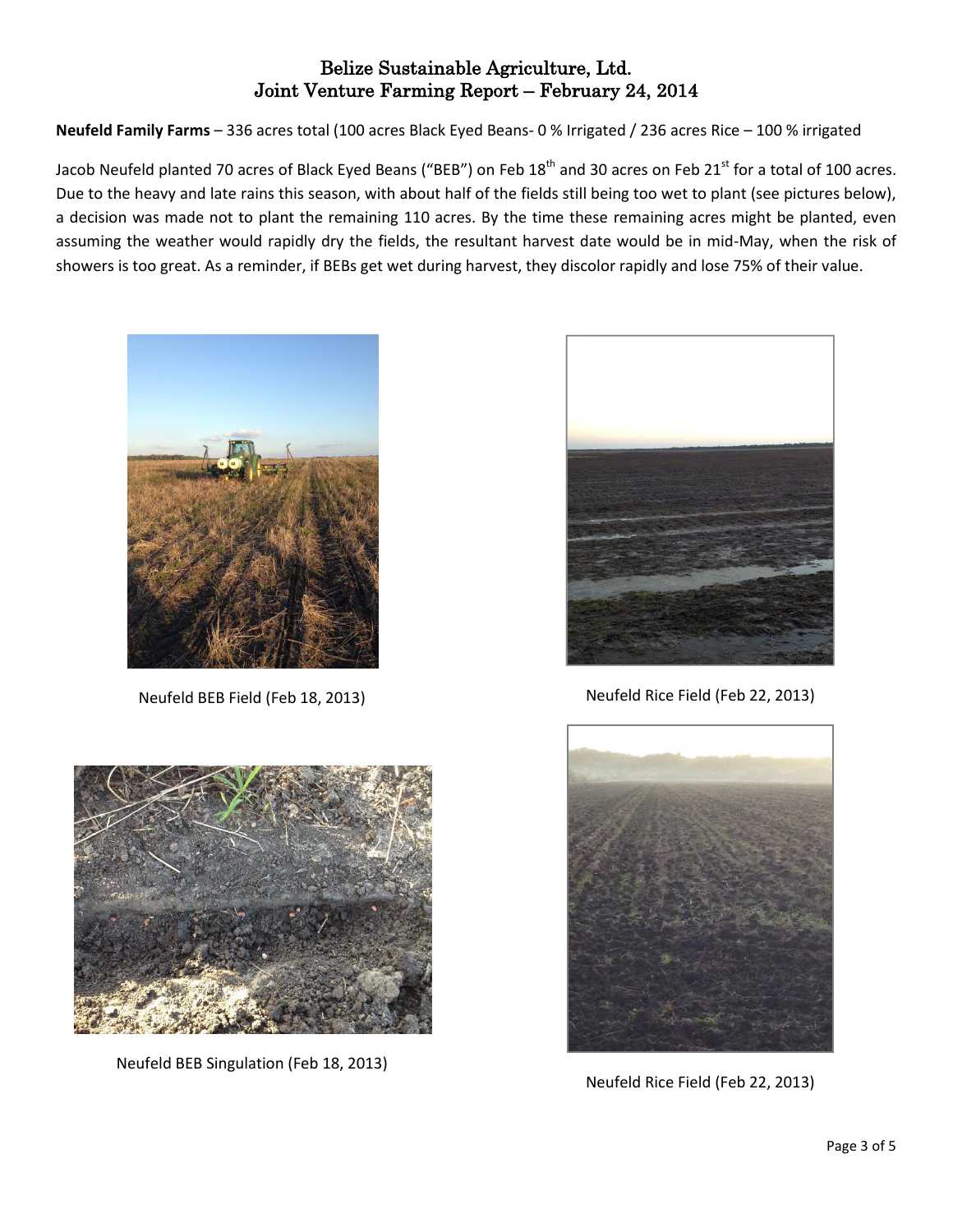As can be seen in the two pictures on the right hand side of the page, the rice fields have been rolled and approximately 110 acres will be ready to plant rice by the end of this week (e.g. end of February). We are waiting for the remaining fields to dry up in order to complete land preparation. The first picture shows fields post rolling and the second picture shows them once a light cultivation has taken place. So far, this had been done on approximately 110 acres, which assists the drying of the fields. Ideally all these rice fields should have been planted by now, but due to last and this season's abnormally high rainfalls, nothing has been planted. However, with improving weather we should get all of the Neufeld rice fields planted in the next 2 weeks.

### **Marlon Dyck –** 420 acres (Rice 100 % irrigated)

Marlon has applied a burn down to control the weeds and he has rolled the majority of his fields. The next step is a light cultivation, which will require waiting for another few days of dry weather to start. Once this has occurred, Marlon will be spending 100 percent of his time in the fields preparing for planting. Marlon currently anticipates that planting will be completed in the next 2 to 3 weeks.



Marlon Dyck Rice Field – Post Burn down (Feb 24, 2014) Marlon Dyck Rice Field - Rolled (Feb 24, 2014)



#### **Summary and Conclusion**

We continue to be well pleased with how the Thiessen beans have developed and look forward to the results of the harvest over the next two weeks. The yield data look exceptionally good and we anxiously await to see whether they will be confirmed in the actual results. In the meanwhile, we are very thankful for the improved weather since last week.

Grain prices were unchanged from last week. However, the local grain co-ops have been trying to bring the price for corn up to BZD 0.29/lb (USD 8.12/Bu). The feed mills are resistant to any price increase even though there is a shortage of grains on the market, and it will be interesting to watch how this evolves in the comings weeks.

Thanks! Ruben Froese – JV Farming Operations Manager.